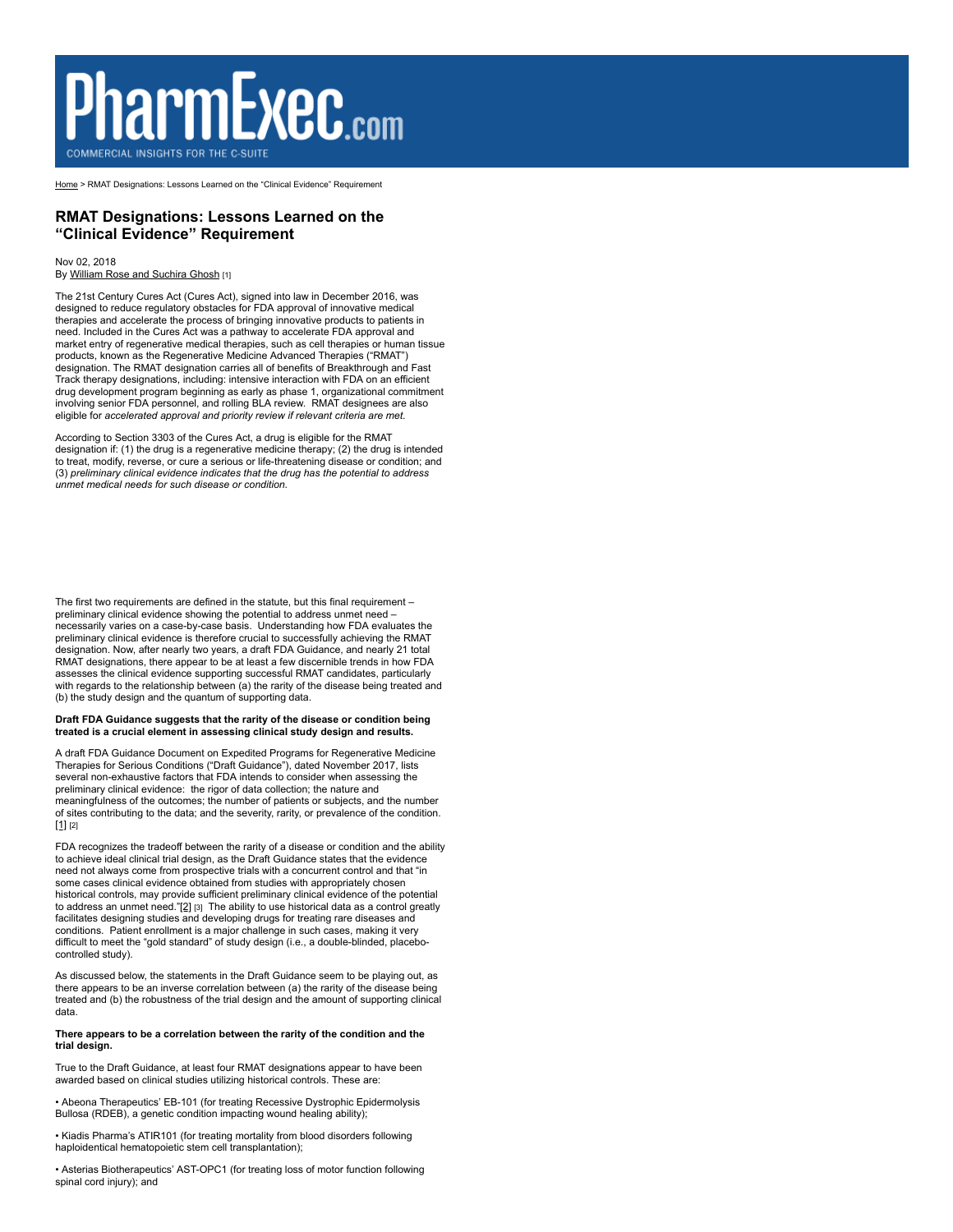• NightStar Therapeutics' NSR-REP1 (for treating choroideremia, a rare, degenerative, genetic retinal disorder that leads to blindness**).**

The designees that successfully utilized historical controls are, as one might expect, intended to treat rare diseases (e.g. RDEB and choroideremia), or else are intended to treat conditions that are time-sensitive (e.g. spinal cord injuries, blood disorders following transplantation). These clinical studies necessarily had low enrollment (ranging from 7 to 35 subjects), thereby making it difficult to design a more robust study based on concurrent controls. Thus, at least in the early going, FDA appears receptive to the use of historic controls in these circumstances.

On the other hand, FDA seems to require a more robust study design for therapies intended to treat more common conditions. For example, FDA has granted the RMAT designation to several therapies that are intended to treat relatively common cardiovascular conditions, including:

• Athersys' MultiStem (for treating damaged blood vessels damaged from ischemic stroke);

• Caladrius' CD34+ cell therapy (for treating refractory angina);

• Vericel's Ixmyelocel-T (for treating advanced heart failure due to ischemic dilated cardiomyopathy); and

• Mesoblast's Mesenchymal Precursor Cell (MPC) Therapy (for heart failure).

The clinical trials used to support these RMAT designations were of the highest accepted standards. That is, they were randomized, double-blinded, placebocontrolled, and had high enrollment. Thus, there seems to be a general trend that more common conditions require more robust study design, whereas a small (but welldesigned) study utilizing historic controls can suffice in the case of rare diseases.

Nevertheless, there appears to be one interesting outlier to this trend. MiMedx's AmnioFix for treating knee pain from osteoarthritis was granted RMAT designation based on results from 10 subjects, even though this is not an uncommon condition. Subjects in the ongoing phase 1/2 trial reported 65 percent improvement in pain levels<br>—which suggests that especially promising early results may make up for small<br>sample size. Another intriguing possibility is that FDA provide alternatives to opioid painkillers. It will therefore be interesting to see if FDA grants any further RMAT designations for pain treatment and to examine the supporting clinical evidence and trial design for any such designations.

#### **There also appears to be a correlation between the rarity of the condition and the state of the clinical trial evidence.**

Of the 21 total RMAT designations, it appears that at least half were based on clinical evidence derived from completed or ongoing phase 1/2 trials, or earlier, mostly for therapies intended to treat rare diseases. Moreover, three of the four above examples of RMAT designations for rare disease treatments were based on ongoing phase 1/2 data (i.e. the early stages of clinical testing). By contrast, the four above examples of designations for treatments for more common cardiovascular diseases were based on completed phase 2 studies. This suggests that the more rare the disease, the earlier FDA will grant the RMAT designation**—**perhaps reflecting a desire on FDA's part to expedite therapies for conditions that are in need of treatment attention.

### **Looking ahead**

It will be interesting to see if these apparent trends of the last few years continue. And, in lieu of any further draft or final guidance on the RMAT designation, it will also be interesting to see whether FDA affirms certain other statements made in the November 2017 Draft Guidance. For example, FDA indicated that for cellular or tissue constructions intended to replace a human organ, long term assessment may not be feasible, and that short term performance to clinically meaningful endpoints might suffice[.\[3\]](applewebdata://86A0ACBD-F5CE-4065-9A23-340DD657C16D#_ftn3) [4] No such products have been designated as of the writing of this article, so the nature of clinical data that FDA accepts for any such products will therefore be instructive. Additionally, FDA states that it may rescind the RMAT designation if at any point the product fails to meet the qualifying criteria[.\[4\]](applewebdata://86A0ACBD-F5CE-4065-9A23-340DD657C16D#_ftn4) [5] Presumably this means that FDA will revoke RMAT status if at any point the therapy stops showing the ability to address unmet medical needs. It will be interesting to see if this becomes an issue for any of the designees – especially those for rare diseases where the quantum of clinical data supporting the designation appears to be relatively small (and in the early stages) – and also to track any disputes or litigation that may result from a revocation of the RMAT designation.

*[William Rose is Associate and Suchira Ghosh is Counsel at Axinn, Veltrop & Harkrider](http://www.axinn.com/) LLP. [6]*

### **References**

[\[1\]](applewebdata://86A0ACBD-F5CE-4065-9A23-340DD657C16D#_ftnref1) [7] Draft Guidance at 6.

[\[2\]](applewebdata://86A0ACBD-F5CE-4065-9A23-340DD657C16D#_ftnref2) [8] Draft Guidance at 6.

[\[3\]](applewebdata://86A0ACBD-F5CE-4065-9A23-340DD657C16D#_ftnref3) r9] Draft Guidance at 11.

[\[4\]](applewebdata://86A0ACBD-F5CE-4065-9A23-340DD657C16D#_ftnref4) [10] Draft Guidance at 7-8.

© 2020 UBM. All rights reserved.